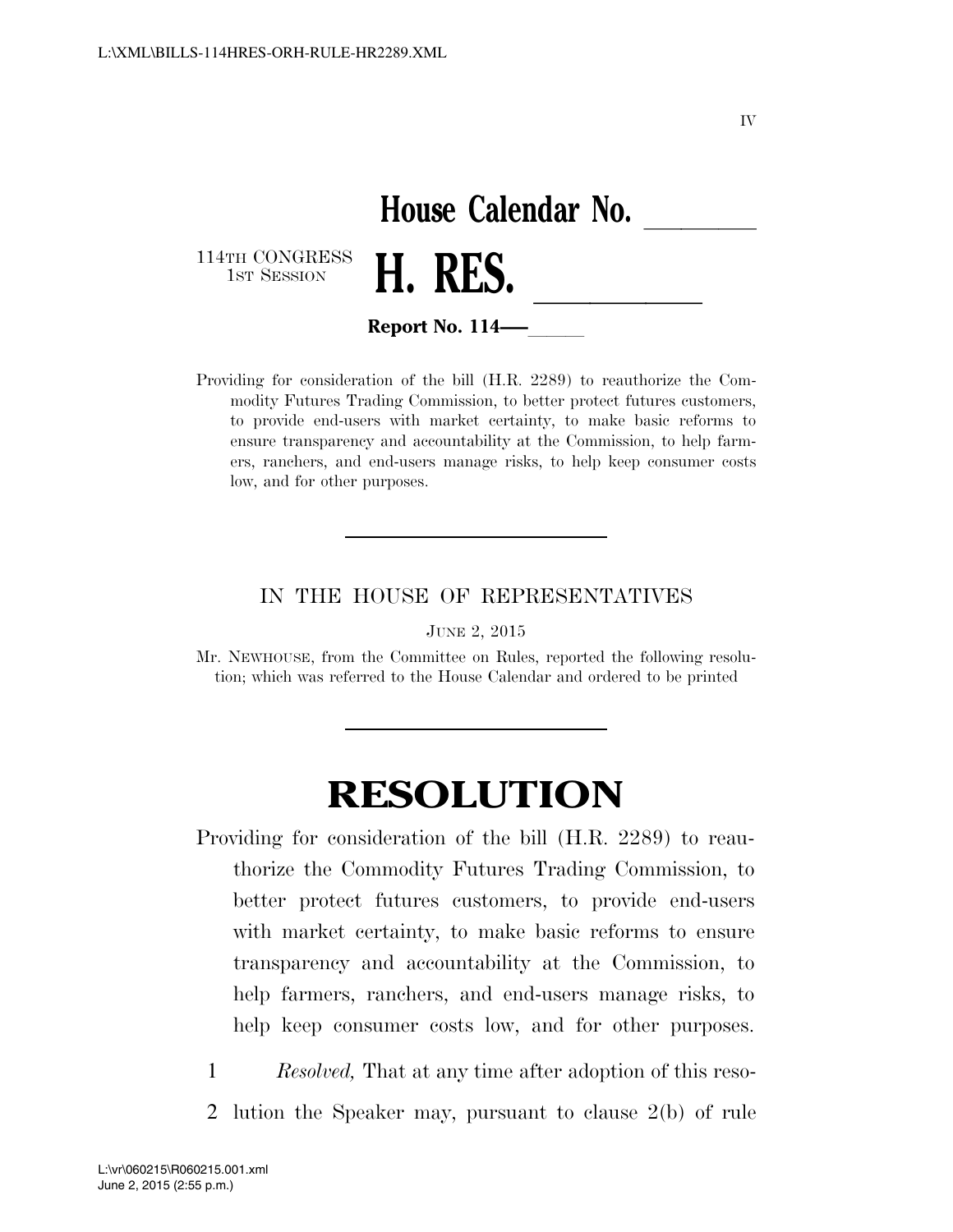XVIII, declare the House resolved into the Committee of the Whole House on the state of the Union for consider- ation of the bill (H.R. 2289) to reauthorize the Com- modity Futures Trading Commission, to better protect fu- tures customers, to provide end-users with market cer- tainty, to make basic reforms to ensure transparency and accountability at the Commission, to help farmers, ranch- ers, and end-users manage risks, to help keep consumer costs low, and for other purposes. The first reading of the bill shall be dispensed with. All points of order against consideration of the bill are waived. General debate shall be confined to the bill and amendments specified in this section and shall not exceed one hour equally divided and controlled by the chair and ranking minority member of the Committee on Agriculture. After general debate the bill shall be considered for amendment under the five- minute rule. In lieu of the amendment in the nature of a substitute recommended by the Committee on Agri- culture now printed in the bill, it shall be in order to con- sider as an original bill for the purpose of amendment under the five-minute rule an amendment in the nature of a substitute consisting of the text of Rules Committee Print 114-18. That amendment in the nature of a sub- stitute shall be considered as read. All points of order against that amendment in the nature of a substitute are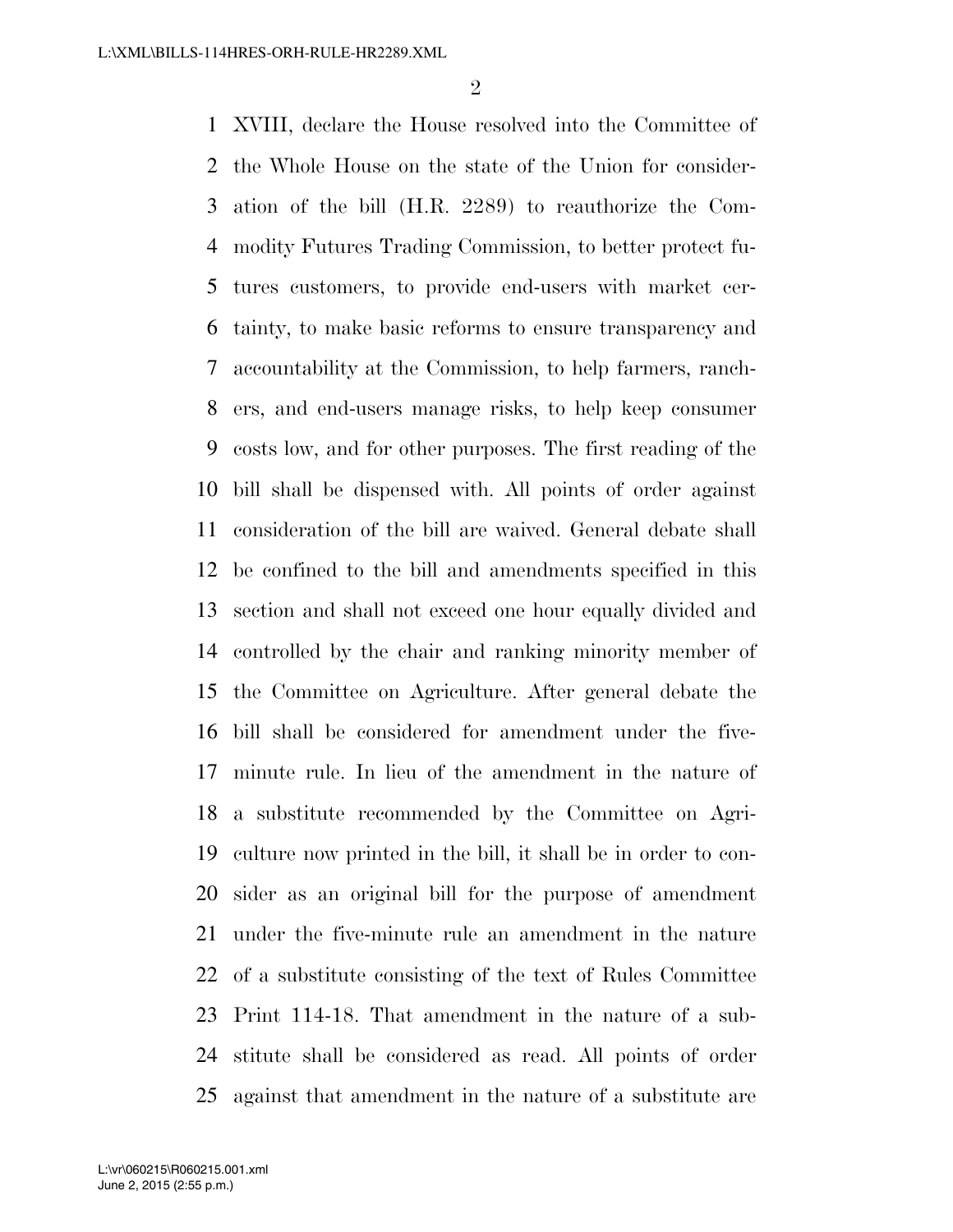waived. No amendment to that amendment in the nature of a substitute shall be in order except those printed in the report of the Committee on Rules accompanying this resolution. Each such amendment may be offered only in the order printed in the report, may be offered only by a Member designated in the report, shall be considered as read, shall be debatable for the time specified in the report equally divided and controlled by the proponent and an opponent, shall not be subject to amendment, and shall not be subject to a demand for division of the question in the House or in the Committee of the Whole. All points of order against such amendments are waived. At the con- clusion of consideration of the bill for amendment the Committee shall rise and report the bill to the House with such amendments as may have been adopted. Any Member may demand a separate vote in the House on any amend- ment adopted in the Committee of the Whole to the bill or to the amendment in the nature of a substitute made in order as original text. The previous question shall be considered as ordered on the bill and amendments thereto to final passage without intervening motion except one motion to recommit with or without instructions.

 SEC. 2. The Committee on Appropriations may, at any time before 5 p.m. on Friday, June 5, 2015, file privi-